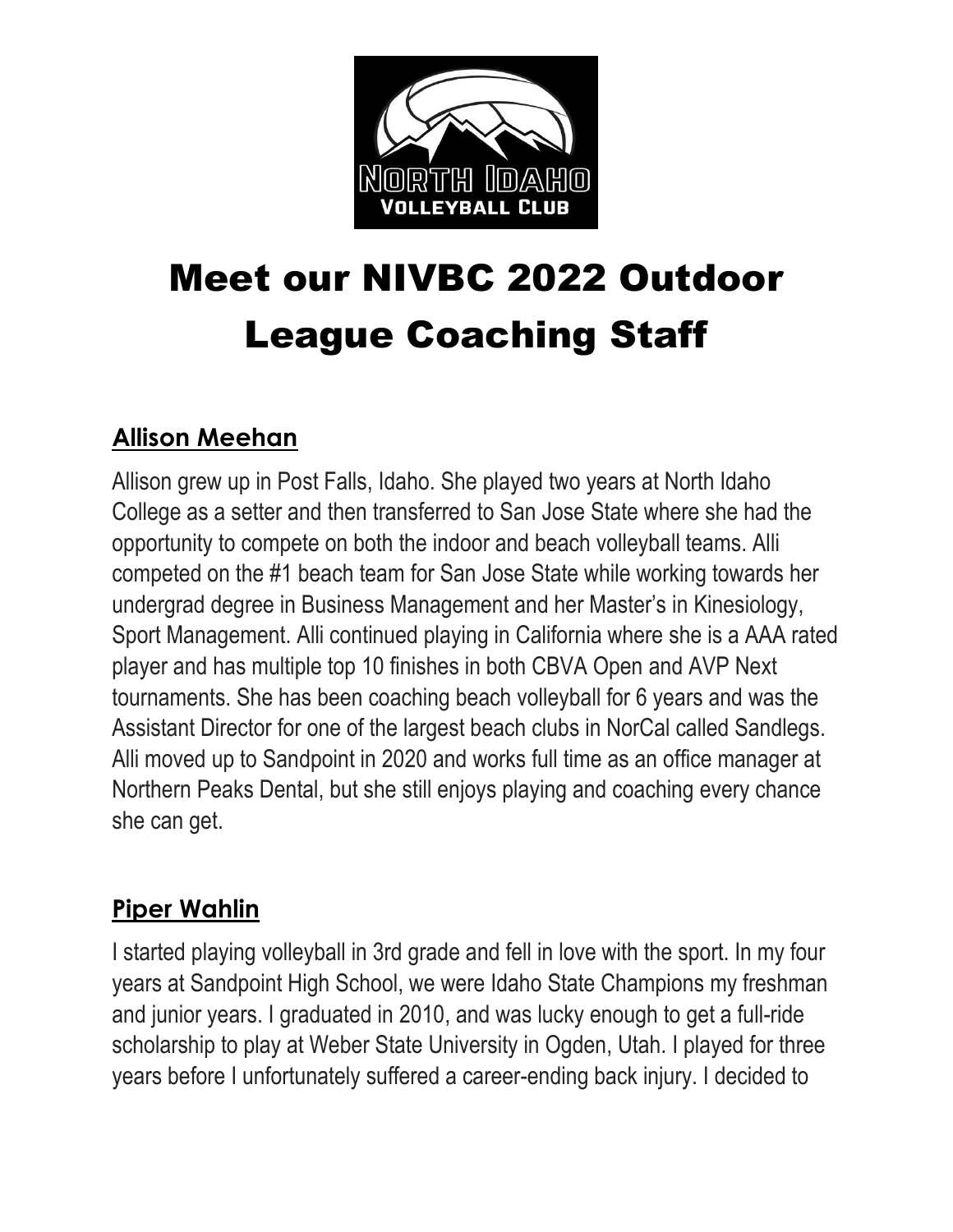

finish a semester early in 2013 with a Professional Sales Degree and a minor in Fashion Merchandising. After taking five years off to heal my back, I began coaching at Sandpoint High School in 2018, joined Mountainside Club shortly after that, and then NIVBC. I'm currently coaching the NIVBC 14's, am a real estate agent, and work for a local interior design company.

# **Jaclyn Eckerlsey**

Jaclyn Eckerlsey grew up in Mead, WA where she played varsity volleyball for Mt. Spokane HS for three years. Her team placed in the state tournament each of the three years, and placed 2nd her senior year. During this time she also played for Splash VBC and played in Junior Olympics 2009. She coached for Performance Point VBC in West Lafayette, IN, running the Little Spikers 8-11 year old program and as an assistant coach for U-14. Most recently she was the assistant coach for NIVBC developmental league. Jaclyn holds an MA in archaeology from BYU and splits her time between raising her daughter, coaching, and working as an artist.

### **Danielle Meehan**

Danielle played indoor volleyball locally at Post Falls High School before continuing on to play volleyball at both Walla Walla Community College and North Idaho College after graduation. She coached for Post Falls Club prior to moving to Sandpoint. Now she enjoys playing volleyball with her family and younger sisters.